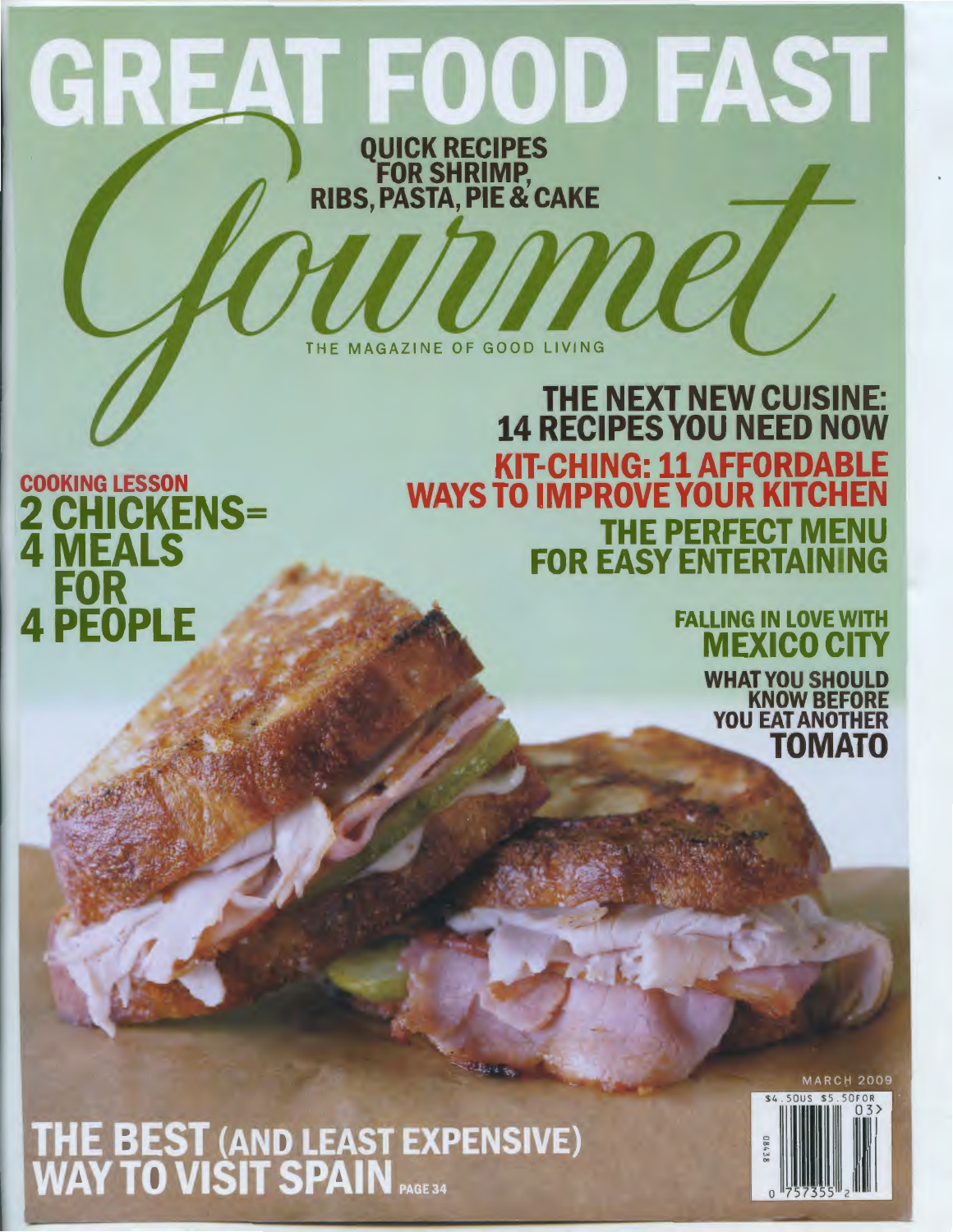# **GOOD LIVING TRAVEL** BY CHARLES MONTGOMERY



A long way from the bustle of the big city, young Omar Dominguez plays on his father's family's land in the state of Michoacan circa 1983.

## **MEXICO A BEAUTIFUL MESS**

When a Canadian writer goes to work in a taqueria in Mexico City, he discovers the passion of the proprietor, the foundation of the cuisine, and the song and soul of the capital.

usk fell on Los Dorados de Durango. Flickering<br>fluorescent lights glowed inside the restaurant's op<br>windows. One by one, the bohemians and their<br>sympathizers drifted in from the darkened streets of<br>Mexico City, past the fl fluorescent lights glowed inside the restaurant's open windows. One by one, the bohemians and their sympathizers drifted in from the darkened streets of Mexico City, past the flames of the *pastor* spit and the table-size stage in the back room. First came the ancient cowboy with the pink electric guitar. Then the delicate crooner in his starched shirt and tie. Then the señora of a certain age with the wildly painted eyes and the gold fingernails.

Soon the first bars of a *nmchern* were echoing off the

industrial-orange walls. The señora wailed her sorrows to the ceiling in a voice that sounded like it bad been dragged along a gravel road. She stabbed an imaginary knife into her heart. Just when it seemed as though she would die from her wounds, she grinned, sashayed over, and embraced me: "I won't forgive you!" she sang in my ear.

The sad songs kept coming. So did the rum. Beef fillets and strips of nopal cactus sizzled on the grill. Waiters in baseball caps charged back and forth with trays of *tacos al pastor*, tequila, and rum. Telenovela beauties cursed each other on a wallmounted TV. >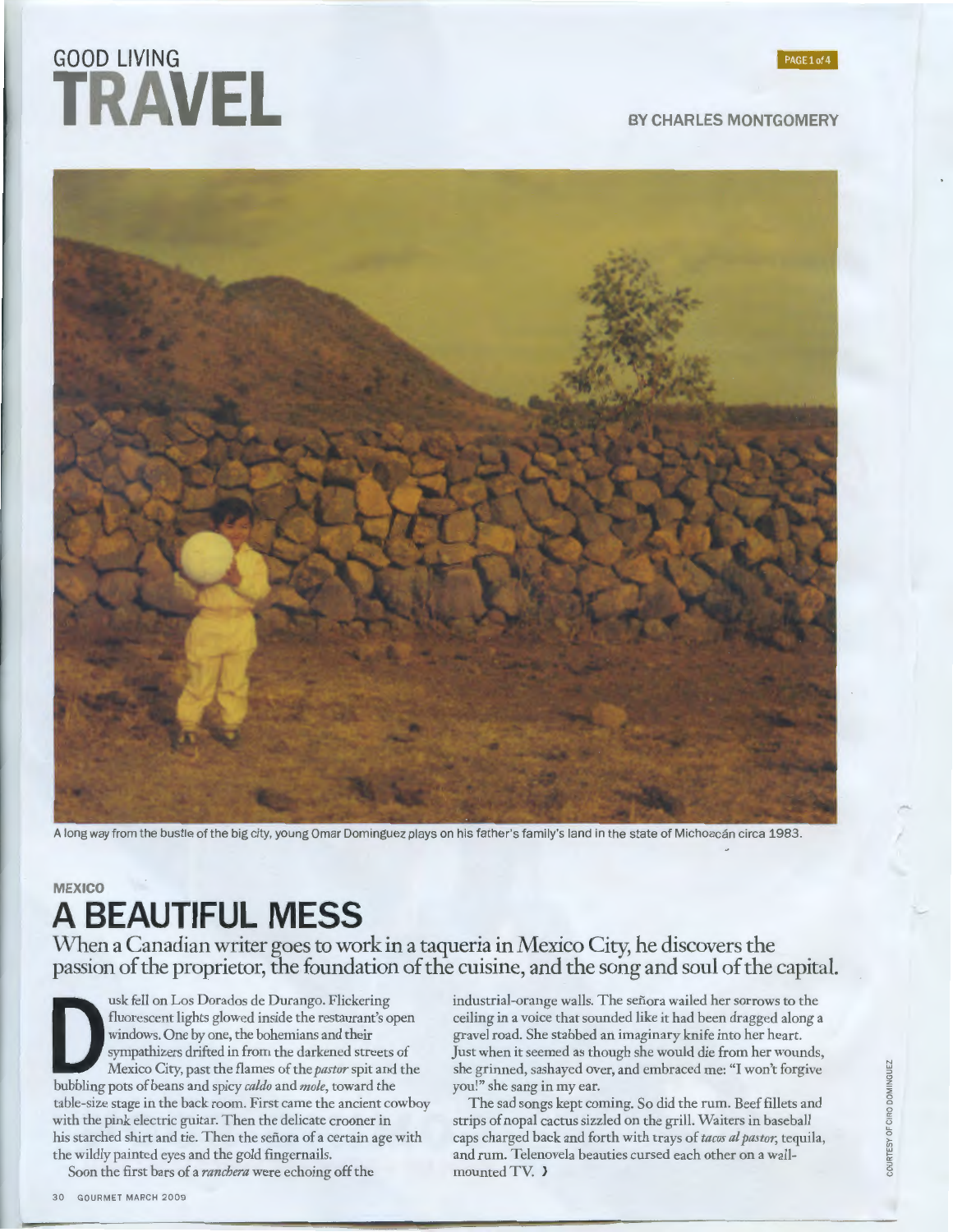# **GOOD LIVING TRAVEL**



The proud proprietor in front of his restaurant's open grill

### **I would have done anything to win Don Ciro's approval. He knew it, and lie seemed to take a perverse pleasure in it.**

Ciro Dominguez, the restaurant's proprietor, worked the room, waving his short arms, slamming the cash register, touching shoulders, breaking into a wide rascal's smile when his regulars showed up. He treated his favorites to a firm handshake followed by a hearty, backslapping hug.

Finally, Don Ciro eyed the crowd, ran a thick hand through his graying hair, and deposited himself in a chair out in the front room, by the pop cooler. He pressed shreds of beef into his first tortilla, spooned in ripe crescents of avocado and a grilled green onion, then squeezed on lime. He paused, peered at his creation like an artist, then devoured it without a word. I wanted to talk to him, but this wasn't the time. His daughter Marisol leaned across the table toward me.

"I like to watch him eat," said Marisol. "It's the only time he really seems at peace."

"Come," he ordered me. "Sit. Eat."

I looked down at my hands, which were stained brick red. I had spent the day chopping chiles, pulling apart the soft flesh of cooked chicken, bathing pork fillets in *pastor* sauce and squeezing them onto the stainless-steel spit that now stood on the street. I would have done anything to win Don Ciro's approval. He knew it, and he seemed to take a perverse pleasure in it. "You owe me!" he had told me shortly after I arrived in Mexico City. "And you'll pay me through hard work-ha!"

I never quite knew when the guy was joking.

Don Ciro had been running this restaurant-essentially an outsize taqueria-in Colonia Roma, a neighborhood in the heart of the city, for more than three decades. His customers were mostly like him, country folk who had come to the megacity to make a buck and never left. The city had changed them all. They were rougher, louder, more aggressive, quicker on their feet. They were *chilangos.* He served them the dishes they

knew from their villages: enchiladas drenched in black *mole, chilaquiles* heaped with green salsa and sour cream, and, of course, tacos stuffed with spiced pork or the thick stews, generously infused with chiles and garlic, known as *guisados.* He had the business figured out. But Don Ciro had other problems to deal with. For one thing, his son Omar had put down his dish rag a decade before and run off to Canada. Now Omar was back, with a boyfriend in tow. Me. There was no recipe for dealing with such a *locum,* such a craziness.

I followed Don Ciro around like an eager puppy, from the restaurant, through the streets and markets of Mexico City, even to the cornfields of his native Michoacán. At first I just wanted to win his respect. But as the weeks passed, the man and his taqueria became my window on the soul of Mexico City. Why did Don Ciro eat like it was an act of prayer? Where was the line between *alegría* and sorrow? Why was he happiest when surrounded by noise and haste? You could ask the same questions about the city itself.

I invited myself along on one of Don Ciro's biweekly trips to the market. I thought it would be a quaint excursion, but there is no such thing in Mexico City. We bounced across the south side, through a collage of Day-Glo painted signs, car wrecks, Jesus graffiti, juggling clowns, and blue fumes.

"What a mess we've made," Don Ciro boasted as he jerked his dusty pickup back and forth in the flow, waving jovially as he cut off trucks and boxy minibuses. Sometimes he hedged his bets, straddling lanes. Sometimes we didn't move at all. Many of his fellow *chilangos* commute for two hours every morning through this chaos. Don Ciro seemed to regard it with a transcendent sense of awe. "To be human in this city, you must be adaptable. You must stretch, you must contract-it's a marvelous thing!"

We pulled into Central de Abasto, the 750-acre wholesale market that supplies Mexico City with 30,000 tons of fresh fruits, vegetables, and meat every day. Thousands of bodegas lined a grid of hundreds of corridors, all linked by bridges and surrounded by stampeding tractor trailers. We hired a scruffy-looking porter and set off for the produce halls.

"Hurry up!" Don Ciro bellowed as he charged along, waving his clipboard, barking price inquiries, greetings, and flirtations as he went.

Soon our porter's cart was piled head-high with nopal<br>cactus paddles, bundles of cilantro, crates of tomatoes<br>green tomatillos, a side of pork, and two sacks of onic<br>We coughed and craeged our way through a gountlet of a cactus paddles, bundles of cilantro, crates of tomatoes and green tomatillos, a side of pork, and two sacks of onions. We coughed and sneezed our way through a gauntlet of stalls selling chiles-"It's the *manzano* chile that makes you cry," a vendor laughed, waving one at me like a hand grenade. We picked up dried *drbol* chiles for making the house salsa and meaty green poblanos for stuffing, then followed the sound of music into a cinder-block passageway with crates of limes stacked to the ceiling.

There, a pair of cowboys were launching into a ballad from Mexico's northern states. One strummed a guitar. The other squeezed a battered accordion. They wailed a tune so bittersweet that suddenly the lime vendor was dancing, our porter had dropped his load, and Ciro was howling along with the music. >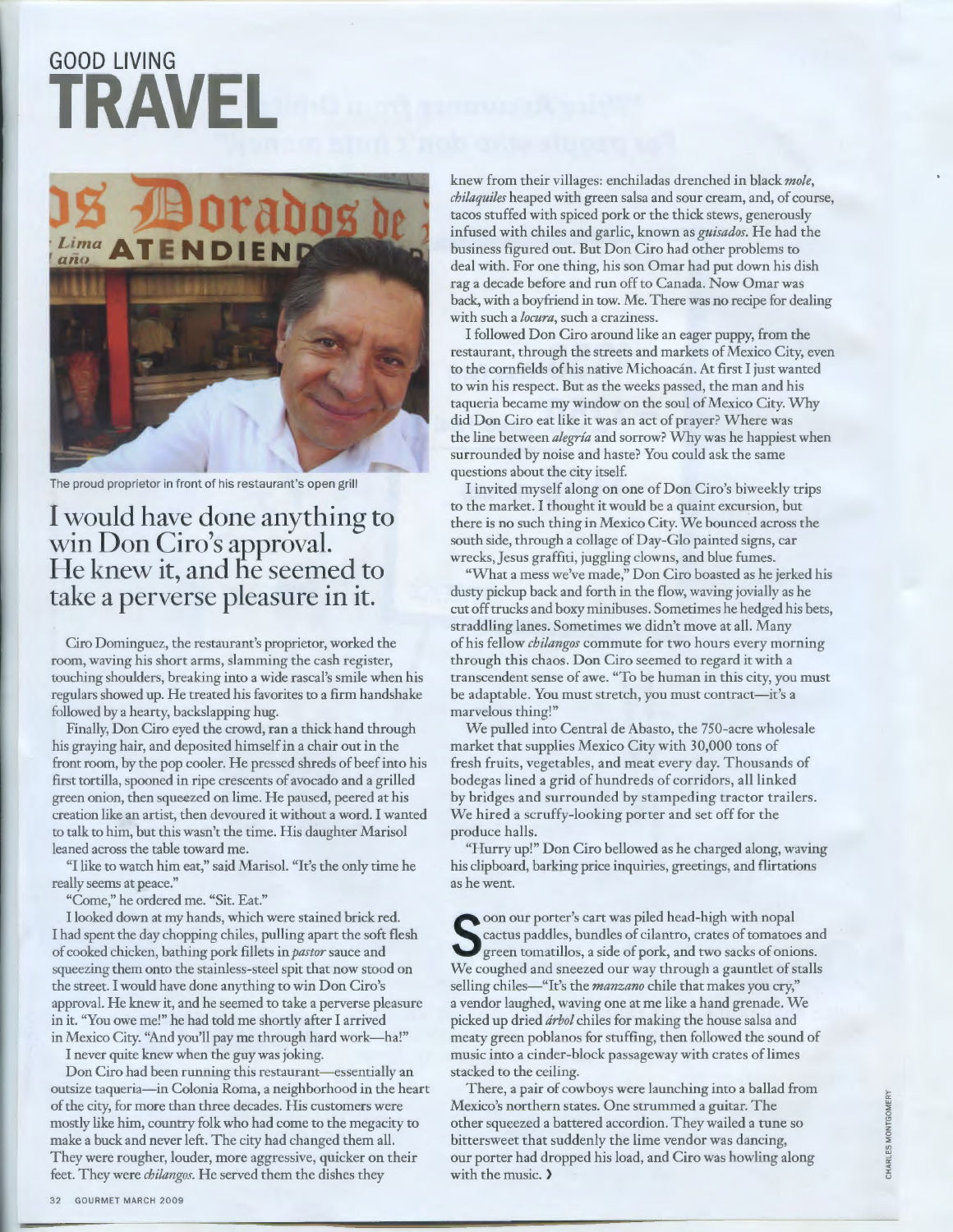My eyes still watery from chile fumes, it struck me that *chilangos* prefer their toil, tragedy, and joy all stirred together, like the meat and spice and fruits that Don Ciro's cooks stir into their *picadillo,* their pepper stuffing. This is the story of Mexico City, and especially the story of Ciro Dominguez.

on Ciro was born amid the cornfields in the state of Michoacán, the sixteenth largest of Mexico's 31 states. We went there, Don Ciro, Omar, and I. After a day's bus ride, we pushed through a forest of tall corn, hopped a stone wall, then followed a trail up over rocky ground to the two-room adobe hut where Ciro had spent his first years. I watched him draw a weary hand across those crumbling mud bricks. He said he could see it all again, just like a movie.

It was the dry season, 1964. The boy was barely 12 years old. He woke up hungry. There was nothing to eat, said his mother, but a chile pepper and the tortillas she was flapping in her hands. So Ciro ate his tortilla and his chile, and as he walked through the fields crying from hunger, he told himself: "I've got to get out of here, *muy lejos."* 

Like millions of Mexicans, Ciro headed for the capital to look for a way to escape the hunger and uncertainty of the countryside. No wonder he opened a restaurant.

I left Los Dorados for a few days in order to explore Mexico City. In the past decade, the city has experienced a renaissance, both on its streets and in its kitchens. The metropolis has exploded to a population of almost 20 million people. Splendid colonial plazas and pedestrian malls have been rebuilt in the Centro Histórico. Lofts, hotels, and shopping arcades have sprouted on lots that had been derelict since the earthquakes of

1985. Some streets are converted into sandy "beaches" in the summer. In the winter, an ice rink appears on the Zócalo, the vast plaza in the center of the city.

Colonia Roma, Don Ciro's neighborhood, is being colonized by modern boutiques and espresso bars. Just down the Avenida Colima from Los Dorados, a sports-shoe boutique called Shelter displays \$200 sneakers on glowing panels of translucent glass; kitschy Kong specializes in lowbrow art and on Ciro was born amid the cornfields in the state of<br>Michoacán, the sixteenth largest of Mexico's 31 states. We<br>went there, Don Ciro, Omar, and I. After a day's bus<br>ride we pushed through a forest of tall corn, bonned a st Mexican designer Jaramara Mendoza.

> It's enough to make one fear for the future of the humble taqueria, especially given the evolution of the taco itself. A new wave of chefs is laying claim to the traditional foods that restaurants like Los Dorados have served to working-class people for many years. I found beef tacos and corn soup on the menu at Izote, in the sophisticated neighborhood of Polanco, and bankers munching on tuna tostadas at Contramar, in trendy Colonia Condesa. I first set eyes on the Aztec specialty *escamoles*  on a crisp white tablecloth at El Tajfn.

> "They are the Mexican caviar," my friend explained, as he insisted I try them. What arrived was a glistening heap of ant larvae. I was horrified until I actually tasted them. Sautéed in butter to a chewy texture, the larvae were surprisingly mild, with a lightly smoky aftertaste. We spooned them into handmade tortillas: *tacos con escamoles.*

> When I returned to El Tajfn the following week, I met Alicia Gironella De'Angeli, the godmother of *nueva cocina mexicana*. She is a stately woman with silver hair and a long, severe nose.

> "A taco is a medium in which to eat anything," she explained. "There is no special recipe." **CONTINUED ON PAGE 102**

#### **DETAILS**

#### **STAYING THERE**

There's no better place to contemplate the endless cityscape than from an in-suite hammock in the ultra-modern **w MEXICO CITY**  (011-52-55-9138-1800; starwoodhotels.com; from \$499), a short walk from the National Museum of Anthropology. Just off the Parque España, in the heart of leafy and hip Colonia Condesa , **CONDESA OF** {011-52-55- 5241-2600; condesadf.com; from \$175) is a cleverly designed modern hotel wrapped in a 1928 exterior. No detail has been left unconsidered: Staff uniforms match the coat of the resident chocolate Lab. Borrow a hotel bike and explore the neighborhood's lovely parks and restaurants. In the heart of the Centro Hist6rico, the **GRAN HOTEL DE LA CIUDAD DE MEXICO** {011-52-55-1083-7700; www.granhotelciudaddemexico.com.mx; from \$160) boasts an Art Nouveau lobby that's almost as magnificent as the views of the Z6calo, the city's huge central plaza, from the rooftop terrace bar.

#### **EATING THERE**

Mexico City's best chefs have embracedand sometimes played with---traditional dishes with spectacular results. **EL TAJiN,** in colonial Coyoacán (Miguel Ángel de Quevedo 687; 01-55-5659-5759; eltajin.com.mx), showcases the passion of culinary

anthropologist Alicia Gironella De'Angeli. Try the excellent ancho chile stuffed with seafood and smothered with tangy guacamole. A trip to **CAFE AZUL Y ORO** {New Faculty of Engineering Building, Ciudad Universitaria; 01-55-5622-7135) is both an architectural and a culinary adventure. Set on the campus of the National Autonomous University of Mexico (UNAM), the restaurant offers wildly original takes on traditional Oaxacan recipes. Popular with business lunchers, **CONTRAMAR**  (Durango 200, Colonia Roma; 01-55-5514- 3169; contramar.com.mx) serves fresh seafood with Mexican and international influences in an airy, Baja-style room. Reserve early or be prepared to wait. **PUJOL** (Petrarca 254, Polanco; 01-55-5545-4111; pujol .com.mx) offers impeccable service in one of the city's best-reviewed, most inventive, and pricier restaurants, combining nueval cocina mexicana with international fare. For a true chilango experience, hit the taqueriacum-restaurant **LOS DORA DOS DE DURANGO**  (corner of Morelia and Durango, Colonia Roma; 01-55-5514-1583) on Friday, bohemian night.

#### **BEING THERE**

The **NATIONAL MUSEUM OF ANTHROPOLOGY**  (Avenida Reforma at Gandhi, Chapultepec Park; mna.inah.gob.mx) overflows with treasures from Mexico's pre-Columbian past. However, the city's streets and markets offer an equally spectacular gastronomic experience. The **SAN JUAN MARKET** {Ernesto Pugibet, by the Plaza de San Juan, Centro Hist6rico; mercadosanjuan.galeon .com) supplies restaurants with "exotic" ingredients-from crickets and crocodile steaks to wild morel, mushrooms. The vendors are quick to offer samples. Arrive in the morning to see fleets of departing bicycles loaded with freshly skinned goats. For a taste of where the locals shop, pay a visit to **LA MERCED MARKET** {near Merced Metro Station, Centro Histórico), a crowded maze of stalls selling everyday goods across four city blocks. More tranquil is the **FUSION BAZAAR** (Parque Mexico, Colonia Condesa; proyectofusion.com.mx), featuring work by local independent designers of embroidered slippers, purses emblazoned with winged miniature buses, and Mexi-pop-culture T-shirts. On the southern edge of the city, the **CANALS OF XOCHIMILCO** become a de facto floating market on weekends. Rent a covered punt and spend the afternoon being poled through a traffic jam of drifting mariachi bands, quesadilla vendors, and picnicking families . **LUCHA LIBRE** is the wild version of wrestling that has become a national religion in Mexico. Check Arena México match times at www.cmll.com. - C.M.